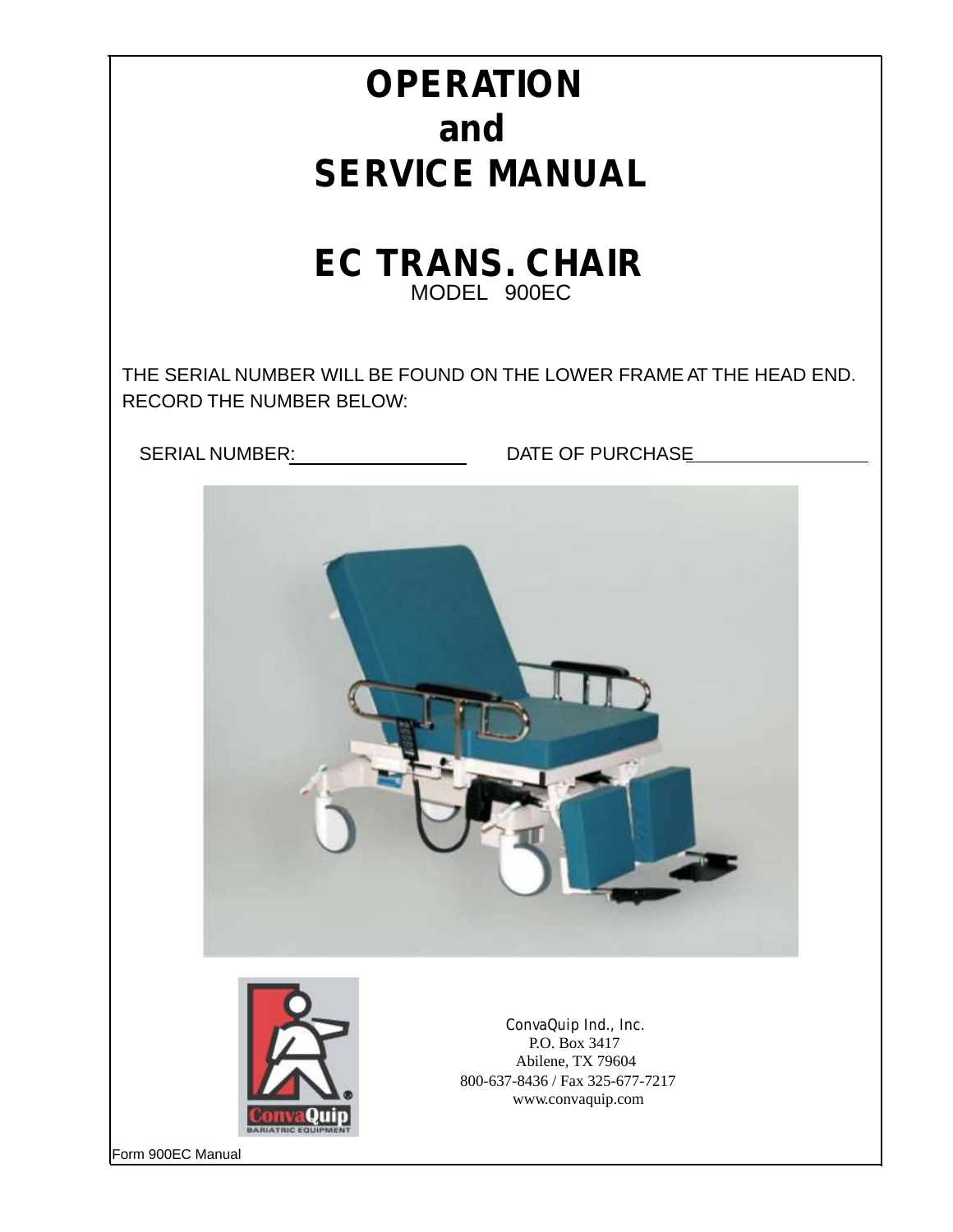## TABLE OF CONTENTS

**CONTENTS** 

- 1.0 IMPORTANT INSTRUCTIONS
- 2.0 GENERAL WARNINGS AND PRECAUTIONS
- 3.0 MODEL 900EC
- 4.0 OPERATING THE CHAIR
	- 4.1 OPERATION OF STEER/BRAKE
	- 4.2 USING THE 4 CASTER FREE FUNCTION
	- 4.3 APPLYING THE BRAKES
	- 4.4 ADJUSTING THE ARMREST
	- 4.5 RAISING THE SURFACE
	- 4.6 I.V. SOCKETS AND STORAGE
	- 4.7 HANDSET OPERATION
- 5.0 DIAGNOSTICS & REPAIR
- 6.0 CLEANING & MAINTENANCE
- 7.0 SPECIFICATIONS
- 8.0 LIMITED WARRANTY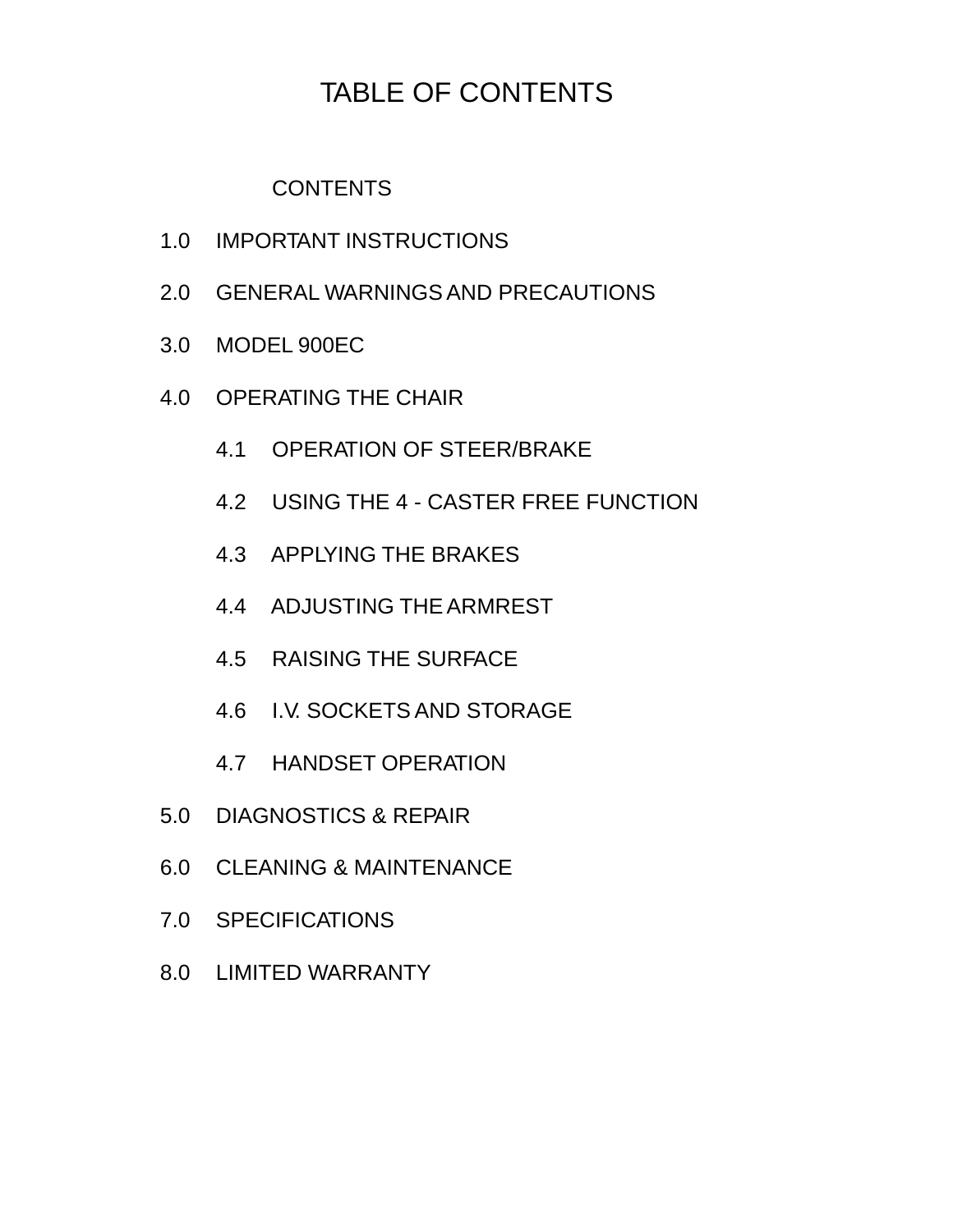#### 1.0 IMPORTANT INSTRUCTIONS

Safety First: The primary concern of ConvaQuip is that this equipment be operated and maintained with the safety of the user in mind. To assure safe and reliable operation.

- 1. Read this manual before operating your equipment.
- 2. It is the responsibility of the purchaser to assure that appropriate personnel are in formed on the contents of this manual.
- 3. Be sure that you understand the instructions contained in this manual before at tempting to operate this equipment.
- 4. This manual should remain permanently af?xed to this equipment.

#### 2.0 GENERAL WARNINGS

Throughout this manual there are warnings that call attention to particular procedures. The items are used as follows:

#### WARNING

A WARNING is used for an operating procedure, practice, or condition which, if not fol lowed correctly, could result in personal injury.

For your personal safety and that of your personnel, WARNINGS are repeated here. Become throughly familiar with them and observe them at all times.

- 1. Failure to properly install accessories could result in personal injury or equip ment damage.
- 2. Failure to engage the steering swivel lock while transporting patients could result in personal injury or equipment damage.
- 3. Failure to seek assistance when transporting patients up or down inclines could result in loss of control and subsequent personal injury or equipment damage.
- 4. Failure to make sure the chair does not roll with the brakes engaged could result in personal injury or equipment damage.
- 5. Failure to engage the brakes when chair is unattended could result in personal injury or equipment damage.
- 6. Do not use the footrest as a step when getting into or out of the chair. The foot rest should be in its folded position to avoid tripping the patient. This may result sult in personal injury or or result in personal injury or equipment damage.
- 7. NEVER exceed the weight limit of 850 pounds exceeding weight limit may cause personal damage or equipment damage.
- 8. Failure to use side rails and not testing the latch could result in personal injury.
- 9. Caster locks are not designed to stop the chair in motion.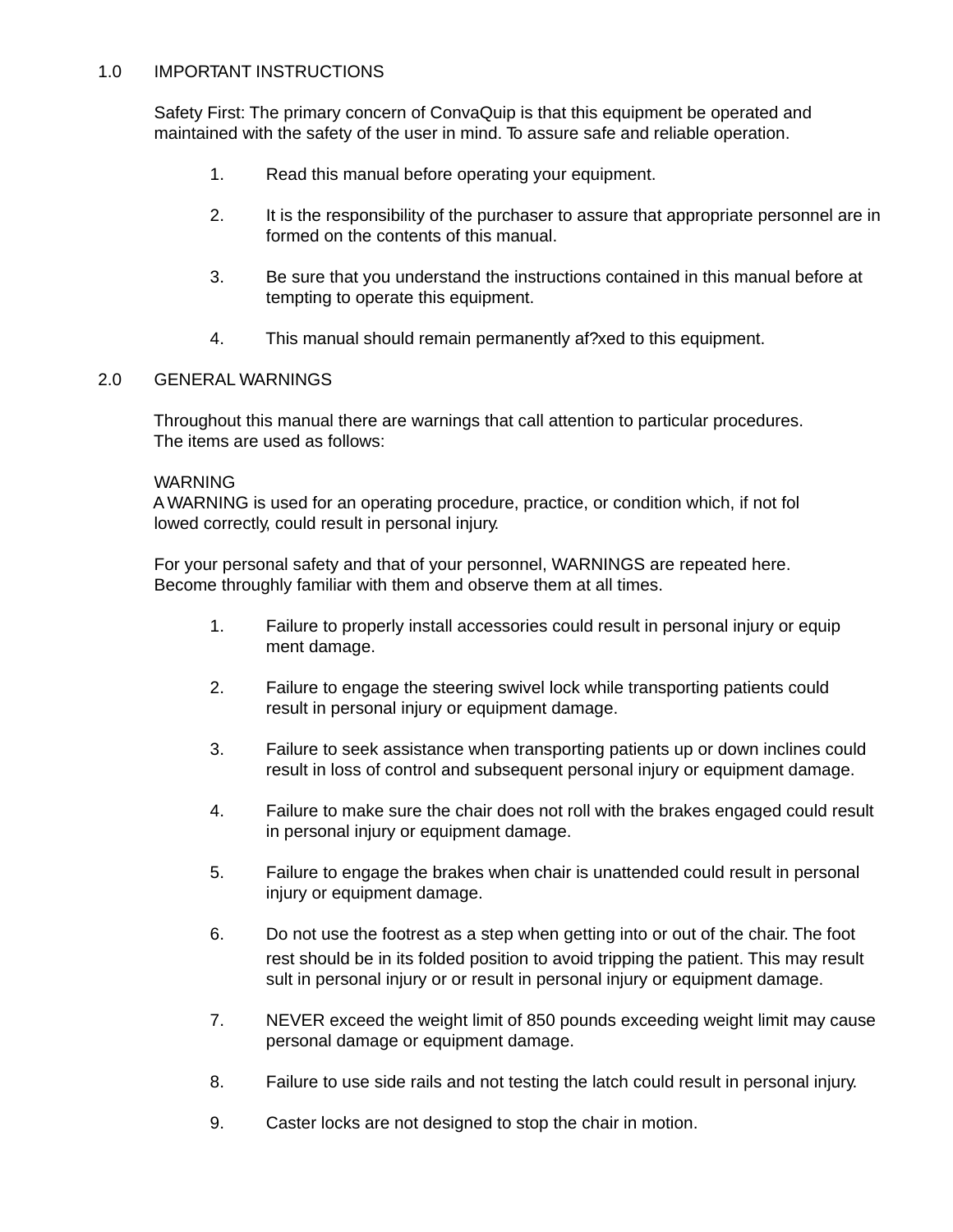- 10. Take special care to lock the casters securely when transferring patient to or from the chair.
- 11. Do not allow the patient to sit on the chair when it is in the prone position. Never sit or lean on the headrest or the legrest when the chair is in the prone position.

# Safety Notes

### **Caution:**

Failure to observe these safety precautions may result in personal injury or mechanical failure. Read all instructions carefully before using the chair.

- **. Weight Limit:** Never exceed the weight limit of the chair (combined weight of user and items on chair). Exceeding weight limit may cause the chair to fail. The weight capacity of each chair is shown on the back rest and on the serial number label.
- **Power Requirements:** Electrical hazard may occur if the chair is plugged into an inadequate power supply. A power source of 120 VAC, 50 to 60Hz, with a capacity of at least 15 amps must be available to operate the chair. A three-wire grounded receptacle must be supplied. A (ground fault circuit interrupter) GFCI is recommended. (maximum current drawn by the chair is 9 amps)
- **Battery Back-up:** The system's battery automatically charges when the power cord is plugged into an electric outlet. If electrical power is lost, the battery maintains a charge to allow the chair to be operated. However, if the power is off and the chair is operated for an extended time, the battery will lose its charge, the actuators will not function and the chair cannot be raised or lowered.
- **.** Do not service this device without ?rst unplugging the power cord and battery. **Caution:**  Chair parts can move even with power cord unplugged, because of backup battery.
- **.** Make sure the control module and the handset cords are properly positioned before operating the chair. Do not allow either of these cords to get caught in the moving members of the chair.
- **.** Do not operate this device if the power cord or any of the cords between the control module and the associated parts are cut, frayed or loosely connected.
- **.** Do not use a chair with any missing or damaged parts.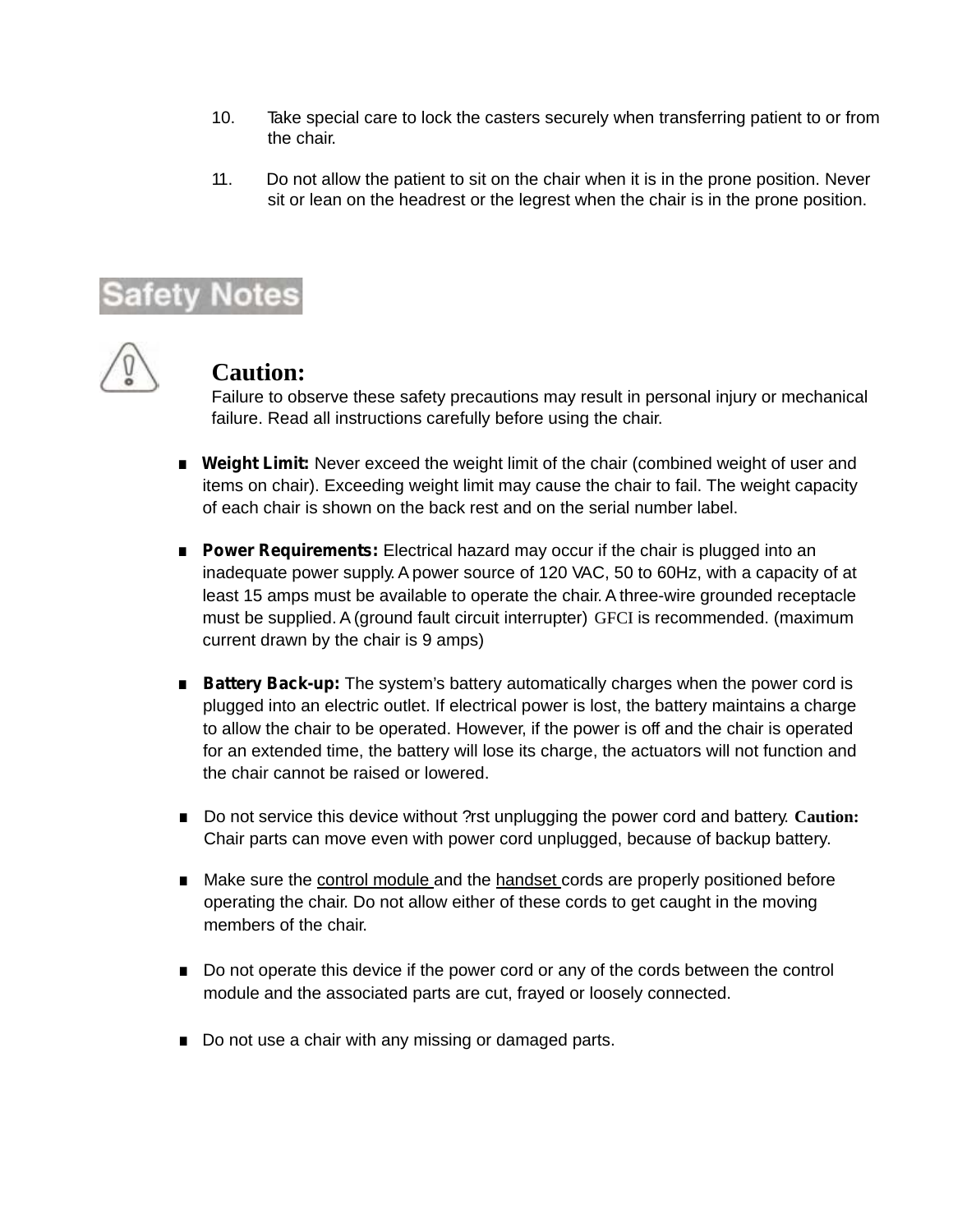#### 3.0 MODEL 900EC

The backrest is adjustable from 0 - 60°.

This chair is equipped with central steering and braking system operable from any corner of the chair. This facilitates patient transport. High density foam seat, leg and back cushions are covered with low shear fabric.

4.0 OPERATING THE CHAIR

Operation of all features and functions prior to usage is essential to ensure that chair was not damaged in transit.

#### 4.1 OPERATION OF STEERING/BRAKING

The steering lock function allows you to easily steer the chair in a straight line. Only the left front caster has this function.

Move the chair about 12" to put caster in trailing position and step on the green side of the pedal to lock the caster in steer mode. This action will keep the caster from swiveling and allow better forward movement of the chair.



#### **WARNING**

Failure to engage the steering swivel lock while transporting patients could result in personal injury or equipment damage.

#### 4.2 USING THE 4 - CASTER FREE FUNCTION

 In the 4 - caster free mode, all four casters move independently, allowing the chair to be easily brought alongside a bed. In this mode all four casters are unlocked.

#### WARNING

 Do not use the 4 - caster free function when moving a patient across an incline. The chair may roll down the incline and an injury may occur.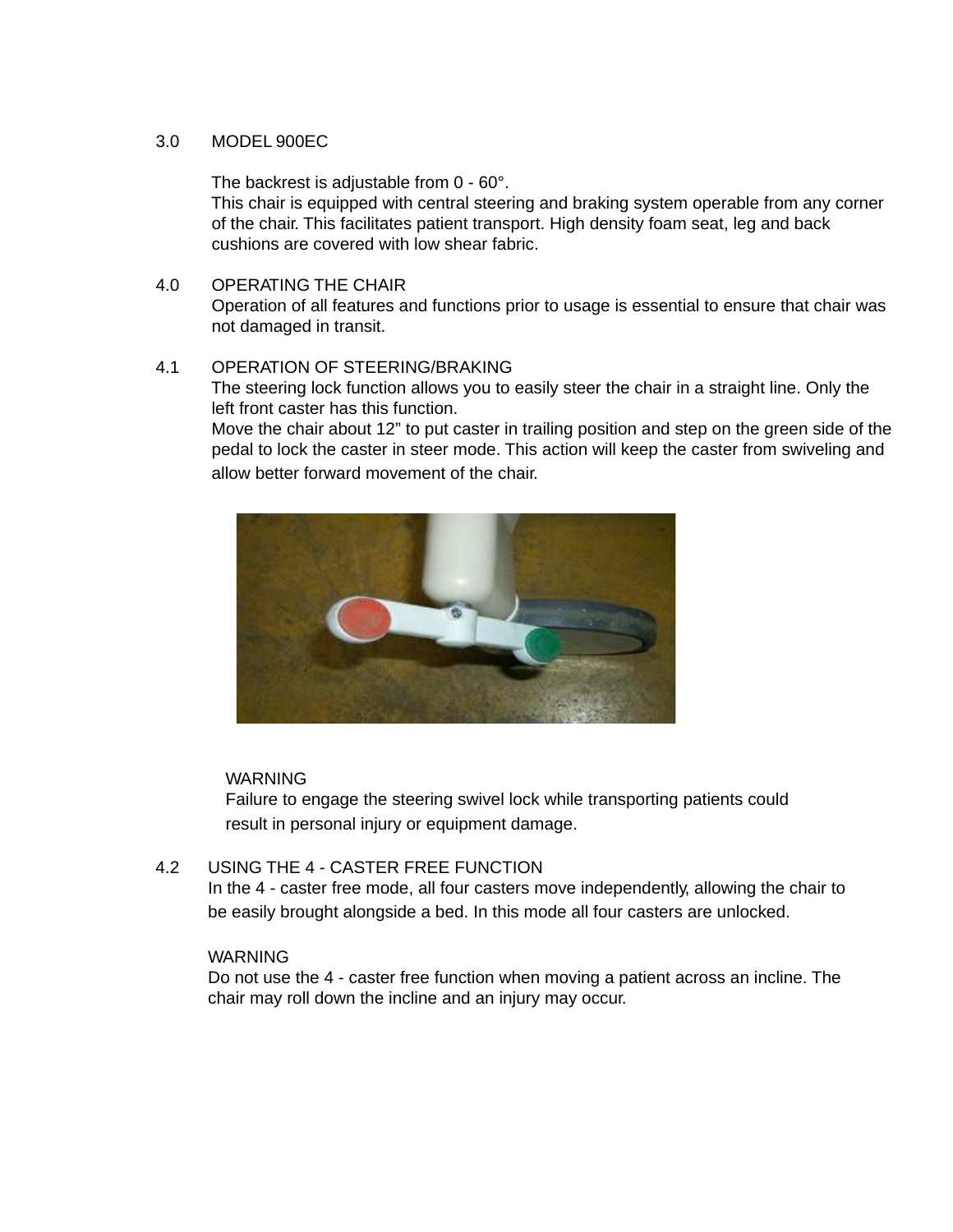#### 4.3 APPLYING THE BRAKES

The central braking system locks all four wheels. To engage the brakes, go to any corner of the chassis and press the red side of pedal down approximately 45° to lock. After applying the brakes, try to lightly push the chair, it should not roll. If it does, remove the patient and discontinue using the chair until maintenance can be performed.



#### WARNING

Failure to make sure the chair does not roll with the brakes engaged could result in per sonal injury or equipment damage.

#### **WARNING**

Failure to engage the brakes when the chair is unattended could result in personal injury or equipment damage.

#### 4.4 ADJUSTING THE ARMREST

The armrest function as guardrails to prevent the patient from falling when the chair is in the prone position. They also function as the supports for the patients upper body when in a sitting position. After adjusting the armrest make sure the armrest is ?rmily locked in place.

#### WARNING SIDE RAILS NEED TO BE IN UP POSITION ANY TIME A PATIENT IS IN CHAIR.

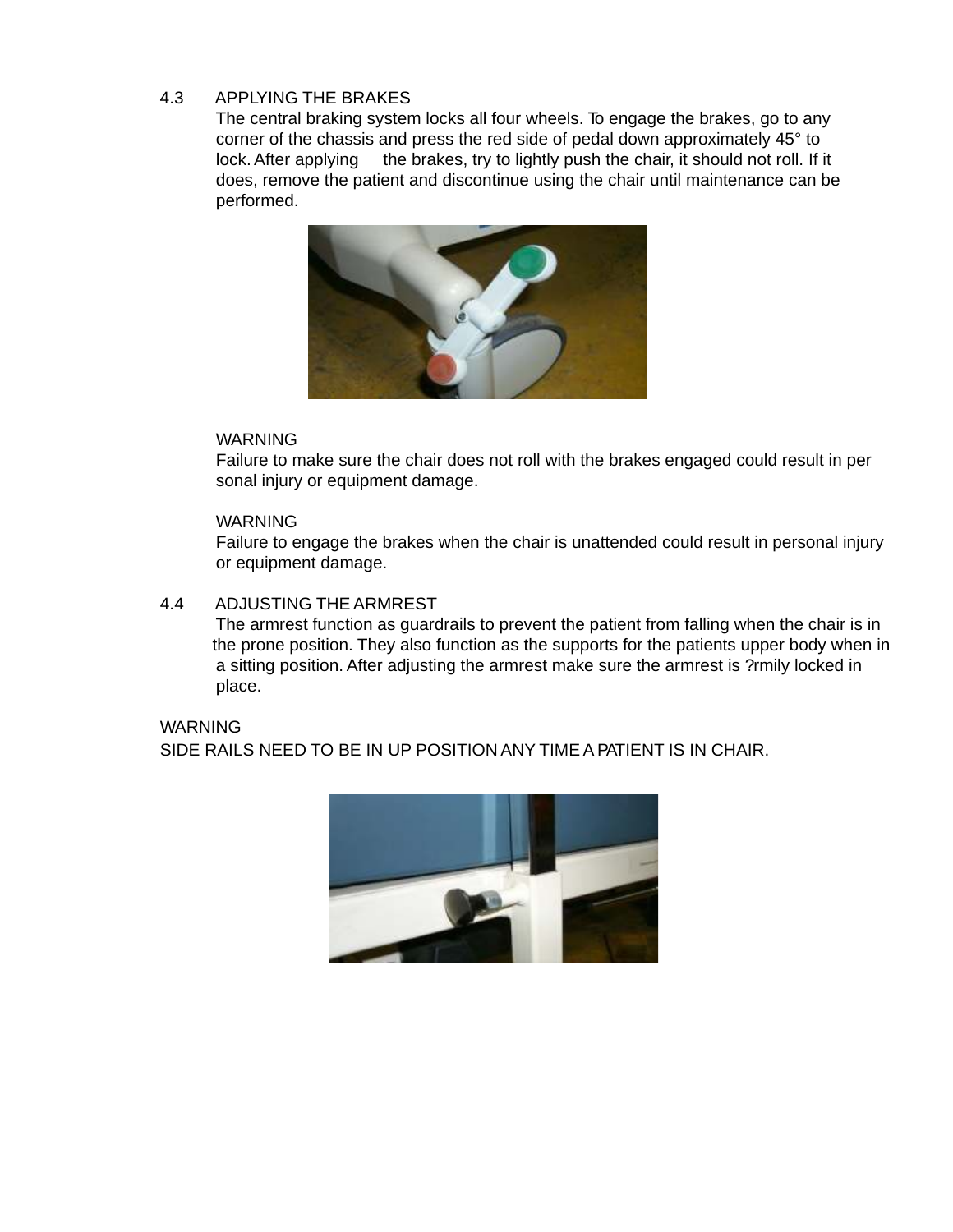4.5 To either raise or lower the chair it must be in the prone position. The backrest must be all the way down and both legrest must be all the way up. The bottom row of buttons provide this feature with pushing one button.



- 4.6 The IV sockets are located on each side of the head end. The IV storage is located under the seat on the left side.
- 4.7 Handset Operation

1st row will raise and lower unit when in the prone position

2nd row will raise and lower the backrest

3rd row will raise and lower the left leg

4th row will raise and lower the right leg

5th row the up button will put unit in stretcher position; the down button will put unit in chair position

To raise or lower the unit it must be in the stretcher position

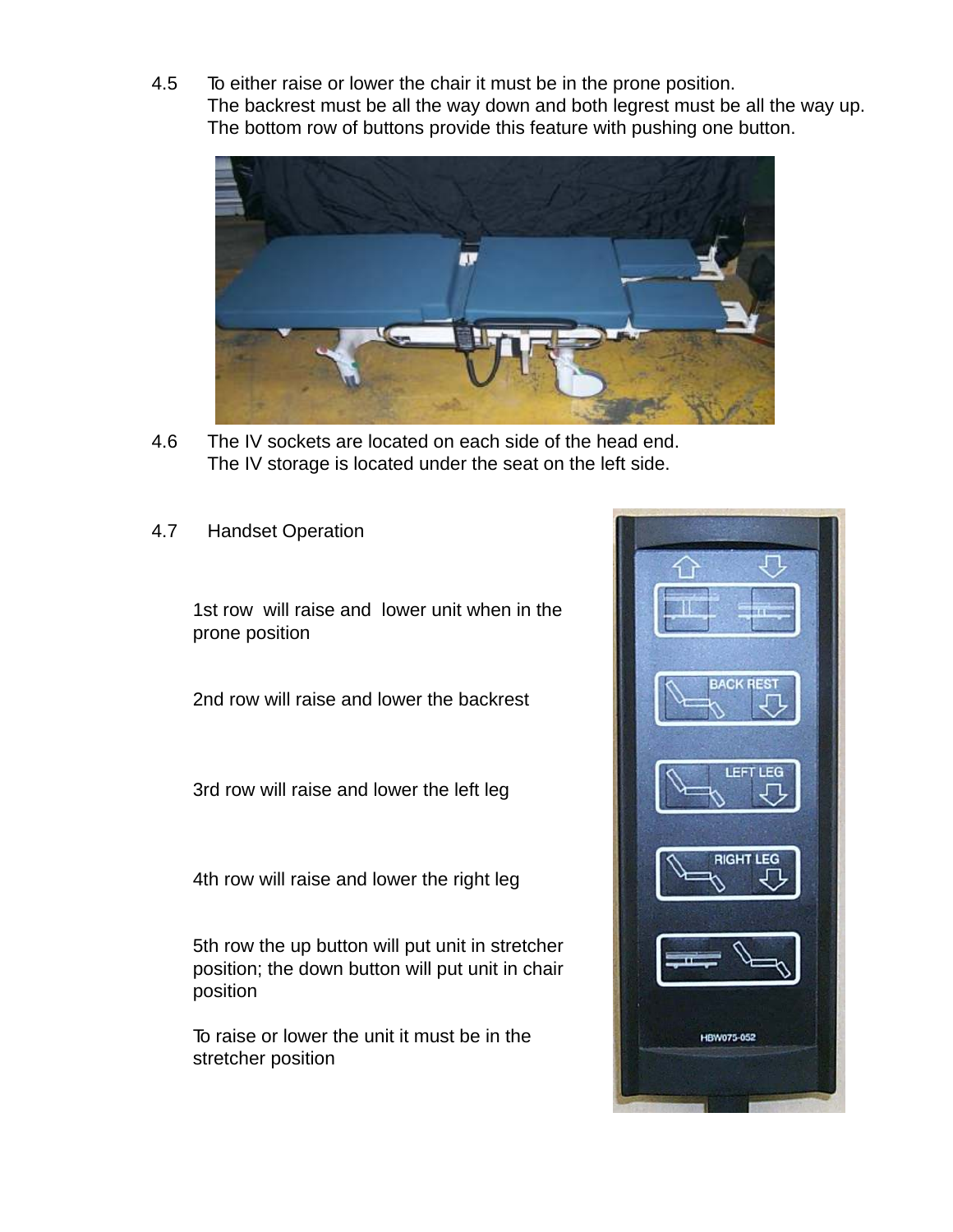#### 5.0 **DIAGNOSTICS & REPAIR**

| <b>PROBLEM</b>                                       | <b>CAUSE</b>                                                         | <b>SOLUTION</b>                                    |
|------------------------------------------------------|----------------------------------------------------------------------|----------------------------------------------------|
| No functions operate                                 | No power to unit                                                     | Check power cord<br>Is it plugged into receptacle? |
| Green Power-on light<br>does not glow                | Electrical power cord not<br>properly plugged into<br>control module | Check cord for breaks.                             |
| Power cord plugged<br>in but no functions<br>operate |                                                                      | Check for power to receptacle                      |
|                                                      | <b>Bad handset</b>                                                   | Replace handset                                    |
|                                                      | Bad control module                                                   | Replace control module                             |

#### 6.0 **CLEANING & MAINTENANCE**

The chair is subject to wear and tear resulting from the place, length, and other conditions of use. For longer use, periodically inspect all parts and have them replaced as needed.

- check the cushions for rips or tears
- check operation of the brake pedals
- check set screws on brake pedals
- check all bolts and nuts for tightness

Your maintenance department should inspect the chair periodically ( at least every 6 months) for proper operation.

Every six months minimum:

- lubricate all slides and pivot points with FDA approved light grease
- check all electrical wiring for any frays, kinks and or deterioration
- ensure that lock and steer castor operate properly

Any discrepancies noted during inspection must be corrected before using chair.

#### **CLEANING**

Any ?uid spilled on the seat, back or leg cushions should be removed as quickly as possible. All painted metal surfaces should be wiped with a clean, soft cloth weekly.

All moving parts should be lubricated occasionally with light approved oils to help insure quiet, dependable operation.

Before using any cleaning product, test it on the underside of the chair seat. Never use any vola tile ?uid (thinner, gasoline, etc) that could cause discoloration or deterioration.

Use mild soap and water or a nonabrasive hospital grade detergent disinfectant to clean the chair. First, wet a cloth with the cleaning product and wring it dry, then gently wipe off the chair.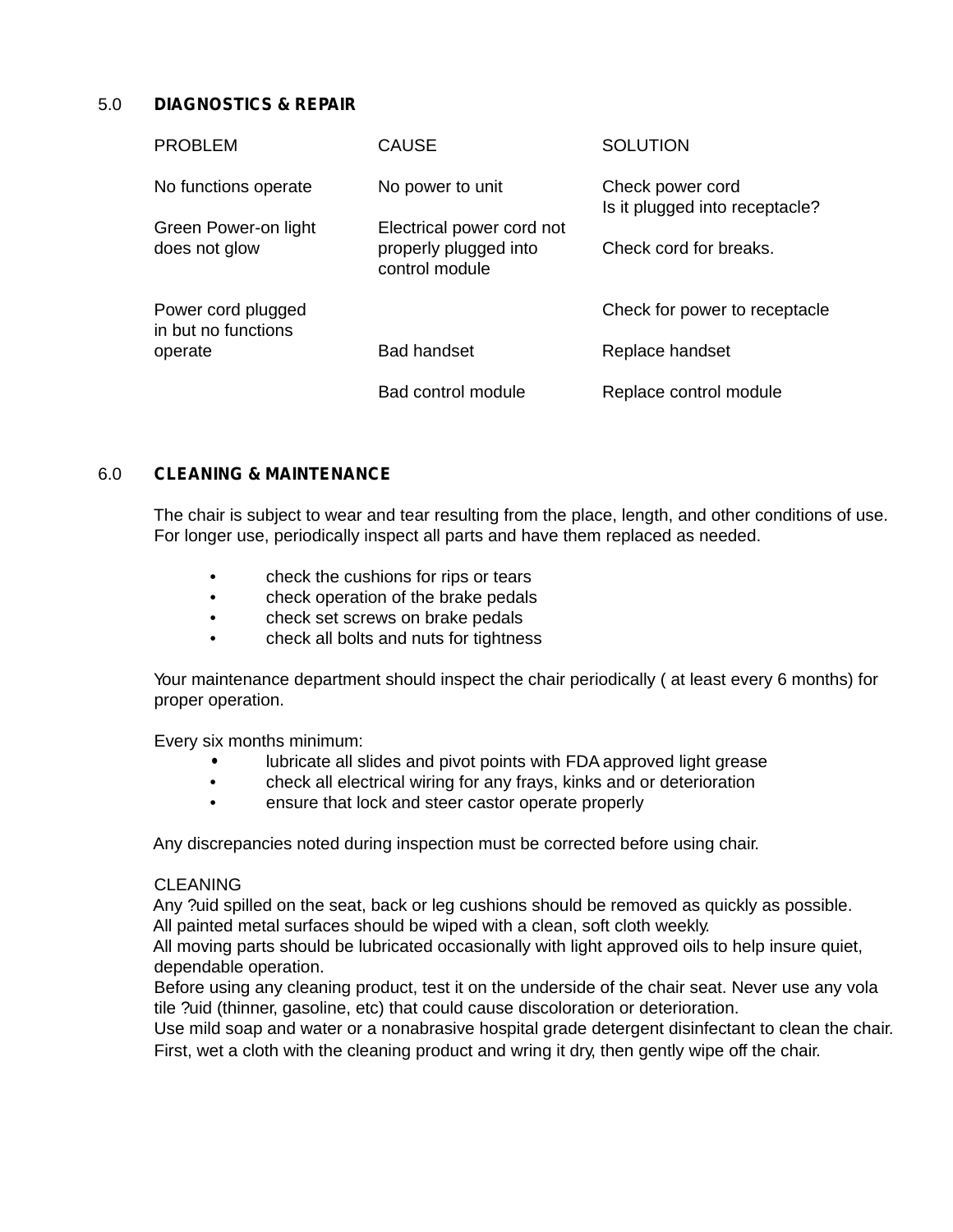## **7.0 SPECIFICATIONS**

| Product name: ConvaQuip EC TRANS. CHAIR |                                      |                    |  |
|-----------------------------------------|--------------------------------------|--------------------|--|
| Model: 900EC                            |                                      | 850 LB. Capacity   |  |
| Dimensions:                             |                                      |                    |  |
| <b>Overall Width</b>                    |                                      | $33 \frac{1}{2}$   |  |
| <b>Overall Length</b>                   | chair position<br>stretcher position | 49 1/2"<br>75 1/2" |  |
| Seat Width                              |                                      | 28 1/2"            |  |
| Seat Depth                              |                                      | 22"                |  |
| Back Angle                              |                                      | 60 Degrees         |  |
| <b>Chair Weight</b>                     |                                      | 280 LB             |  |